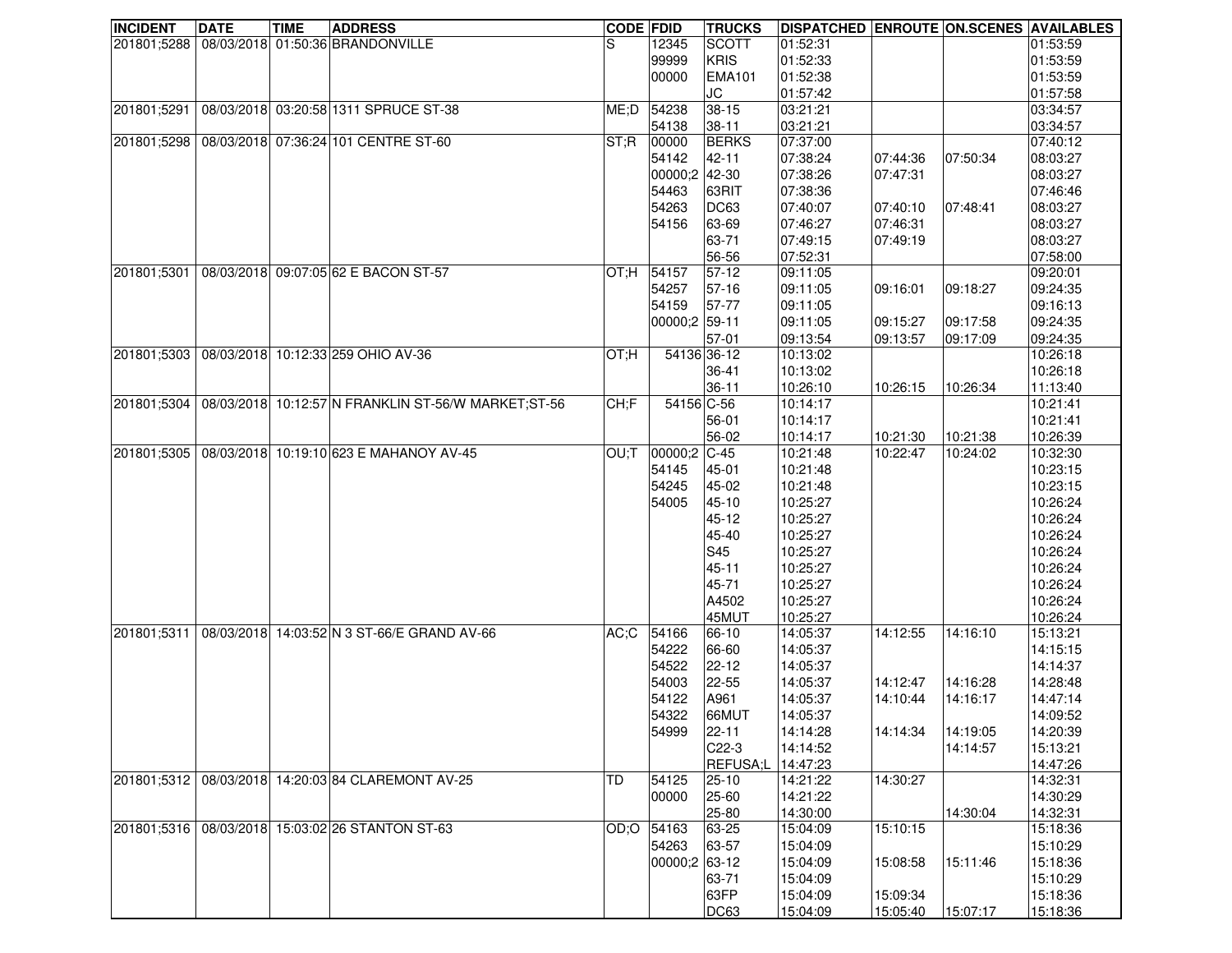| <b>INCIDENT</b> | <b>DATE</b> | <b>TIME</b> | <b>ADDRESS</b>                                         | <b>CODE FDID</b> |               | <b>TRUCKS</b>     | <b>DISPATCHED ENROUTE ON.SCENES AVAILABLES</b> |          |                   |          |
|-----------------|-------------|-------------|--------------------------------------------------------|------------------|---------------|-------------------|------------------------------------------------|----------|-------------------|----------|
| 201801;5317     |             |             | 08/03/2018 15:30:10 1111 W MARKET ST-18                | MV;U 54156       |               | $56-10$           | 15:30:47                                       |          |                   | 15:35:43 |
|                 |             |             |                                                        |                  | 54023         | $56 - 11$         | 15:30:47                                       |          |                   | 15:35:43 |
|                 |             |             |                                                        |                  |               | 56-56             | 15:30:47                                       | 15:35:23 | 15:38:55          | 15:59:38 |
|                 |             |             |                                                        |                  |               | A6809             | 15:30:47                                       |          |                   | 15:31:51 |
|                 |             |             |                                                        |                  |               | 68MUT             | 15:30:47                                       |          |                   | 15:31:33 |
|                 |             |             |                                                        |                  |               | M6807             | 15:31:46                                       | 15:31:49 | 15:36:21          | 15:54:28 |
|                 |             |             |                                                        |                  |               | 56-01             | 15:34:28                                       | 15:34:31 | 15:37:10          | 15:59:38 |
|                 |             |             |                                                        |                  |               | 56-10             | 15:37:35                                       | 15:37:38 | 15:40:56          | 15:59:38 |
| 201801;5321     |             |             | 08/03/2018 16:16:22 E DARKWATER RD-17/SR61 HWY;N-17    | ME;D             | 54162         | $62 - 11$         | 16:16:58                                       | 16:21:03 |                   | 16:21:53 |
|                 |             |             |                                                        |                  | 54562         | 62-15             | 16:16:58                                       |          |                   | 16:21:53 |
|                 |             |             |                                                        |                  | 00000;2 C62   |                   | 16:18:54                                       | 16:18:57 |                   | 16:21:53 |
| 201801;5324     |             |             | 08/03/2018 16:37:40 309 N GEORGE ST-68                 | ME;D             | 54468         | 68-14             | 16:37:52                                       |          |                   | 16:41:04 |
|                 |             |             |                                                        |                  | 54068         | C68               | 16:37:52                                       | 16:38:58 |                   | 16:40:56 |
|                 |             |             |                                                        |                  | 54368         | 68-12             | 16:38:02                                       |          |                   | 16:41:04 |
| 201801;5327     |             |             | 08/03/2018 17:50:10 21A RAPP RD-04                     | ME;D             | 54245         | 45-10             | 17:50:23                                       |          |                   | 17:57:52 |
|                 |             |             |                                                        |                  | 54145         | S45               | 17:50:23                                       |          |                   | 17:57:52 |
|                 |             |             |                                                        |                  | 00000;2 45-11 |                   | 17:50:23                                       |          |                   | 17:57:52 |
|                 |             |             |                                                        |                  |               | 45-71             | 17:50:23                                       |          |                   | 17:57:52 |
|                 |             |             |                                                        |                  |               | $C-45$            | 17:52:11                                       | 17:52:15 | 17:55:10          | 18:15:42 |
| 201801;5328     |             |             | 08/03/2018 18:11:24 1478 ROUTE 61 S-18                 | CH;F             | 00000;2 AC63  |                   | 18:14:13                                       |          | 18:16:11 18:23:50 | 18:34:35 |
| 201801;5329     |             |             | 08/03/2018 18:22:03 492 CANDO EXPRESSWAY - HAZLE       | AC;C             |               | 54012 A4901       | 18:22:58                                       |          | 18:25:41 18:32:24 | 18:45:09 |
| 201801;5330     |             |             | 08/03/2018 18:51:55 401 UNIVERSITY DR-18               | CH;F             | 00000;2 AC63  |                   | 18:52:12                                       |          | 18:53:27 18:59:42 | 19:13:14 |
| 201801;5331     |             |             | 08/03/2018 19:05:24 E LAUREL BLVD-68/N PROGRESS; AV-68 | $AC:$ C          | 54368         | 68-12             | 19:06:18                                       | 19:07:35 | 19:08:40          | 19:25:57 |
|                 |             |             |                                                        |                  | 54468         | 68-14             | 19:06:18                                       | 19:10:01 |                   | 19:11:53 |
|                 |             |             |                                                        |                  | 54668         | 68-53             | 19:06:18                                       | 19:09:30 |                   | 19:12:09 |
|                 |             |             |                                                        |                  | 54068         | C68               | 19:06:18                                       | 19:08:16 | 19:12:02          | 19:25:55 |
|                 |             |             |                                                        |                  | 54023         | M6801             | 19:06:18                                       | 19:07:55 | 19:09:12          | 19:40:34 |
|                 |             |             |                                                        |                  |               | <b>68MUT</b>      | 19:06:18                                       |          |                   | 19:07:24 |
|                 |             |             |                                                        |                  |               | <b>M68A</b>       | 19:09:07                                       |          | 19:09:11          | 19:22:07 |
| 201801;5334     |             |             | 08/03/2018 20:20:15 100 E WICONISCO ST-22              | S                | 54122         | $C22-1$           | 20:21:22                                       |          |                   | 20:27:29 |
|                 |             |             |                                                        |                  | 99999         | <b>EMA100</b>     | 20:21:33                                       |          |                   | 20:27:29 |
|                 |             |             |                                                        |                  | 12345         | <b>KRIS</b>       | 20:21:44                                       |          |                   | 20:27:31 |
| 201801;5335     |             |             | 08/03/2018 20:30:22 875 DEEP CREEK RD-01               | AC;C             | 54204         | $04-12$           | 20:31:34                                       | 20:36:27 | 20:45:24          | 21:55:01 |
|                 |             |             |                                                        |                  | 00000;2 13-50 |                   | 20:31:34                                       | 20:39:13 | 20:46:30          | 21:00:54 |
|                 |             |             |                                                        |                  | 54008         | 13-70             | 20:31:34                                       |          |                   | 20:39:14 |
|                 |             |             |                                                        |                  | 99999         | A1302             | 20:31:34                                       | 20:37:56 | 20:50:03          | 00:28:02 |
|                 |             |             |                                                        |                  |               | M <sub>13</sub> B | 20:31:34                                       | 20:33:30 | 20:43:20          | 21:05:57 |
|                 |             |             |                                                        |                  |               | 13MUT             | 20:31:34                                       |          |                   | 20:33:44 |
|                 |             |             |                                                        |                  |               | M13MU             | 20:31:34                                       |          |                   | 20:33:44 |
|                 |             |             |                                                        |                  |               | 13-70             | 20:45:03                                       | 20:45:08 | 20:54:50          | 21:17:56 |
|                 |             |             |                                                        |                  |               | $C4-2$            | 20:45:15                                       |          | 20:45:21          | 21:55:00 |
|                 |             |             |                                                        |                  |               | <b>EMA100</b>     | 20:59:41                                       |          |                   | 21:17:59 |
|                 |             |             |                                                        |                  |               | <b>PHONE</b>      | 21:26:57                                       |          |                   | 21:27:01 |